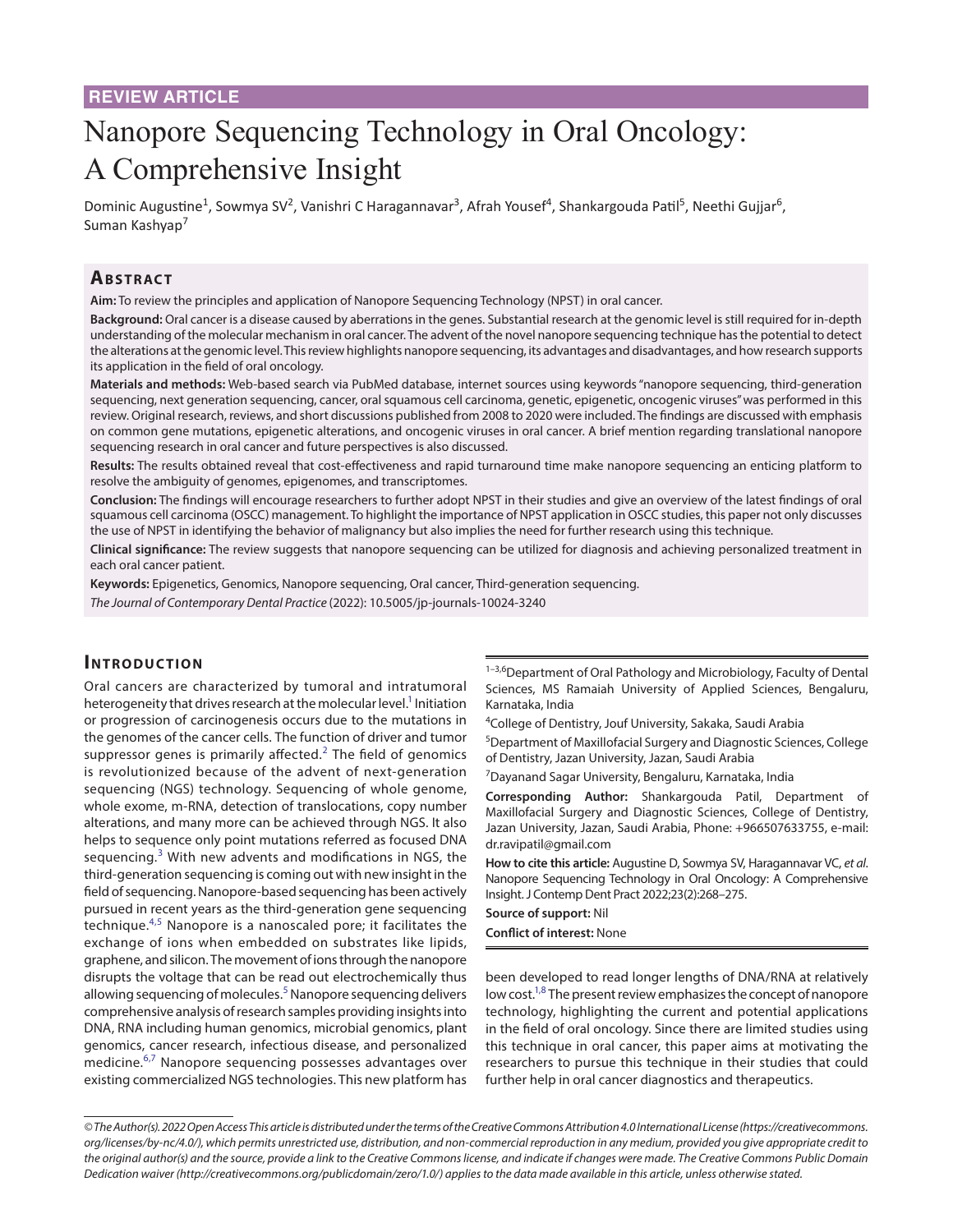## **NANOPORE SEQUENCING**

### **Introduction and Evolution**

An ease in the identification of mutations in cancer cells is possible because of the sequencing technologies. The first commercialized sequencing method was developed by Frederick Sanger in the 1970s which is referred as the Sanger sequencing or the chain terminator sequencing.<sup>1,[5](#page-5-4)</sup> This technique underwent modifications eventually giving rise to the revolutionary NGS method. NGS technologies can be broadly categorized into two groups, namely short-read sequencing and long-read sequencing techniques. Illumina and Ion Torrent are the cheap short-read sequencers (read data <300 bp) whereas single-molecule real-time sequencing (SMRT) developed by PacBio and Roche are costly long-read sequencers (read data >2.5 kb).<sup>[8](#page-5-7)</sup> Short-read sequencing techniques are mainly used to detect point mutations or genotyping but long-read sequencers are desirable for deciphering highly complicated cancer genomes.<sup>[2](#page-5-1)</sup>

Nanopore sequencers are the latest long-read sequencers,<sup>9</sup> first proposed by Church et al. and Deamer and Akeson separately. The concept of nanopore sequencing where DNA translocation through α-hemolysin was described in a publication in 1996 by Kasianowicz et al.<sup>10,11</sup> Nanopore technology is a single-molecule sequencing method since it sequences a single molecule of DNA/RNA without the need for amplifications.<sup>12</sup> Currently it is applied in areas of great interest in many disciplines and has been commercialized by Oxford Nanopore Technologies (ONT; Brown and Clarke, 2016), NabSys, and Sequenom, and widely used in scientific researches.<sup>[6](#page-5-5)</sup> The technology is utilized for sensing of ions, nucleotides, enantiomers, drugs, RNA, DNA, and polypeptides [\(Flowchart 1\)](#page-1-0).<sup>10[,13](#page-5-12)</sup>

The limitations observed in the older generations were overcome by modifications eventually giving rise to third-generation nanopore sequencing technique.<sup>11,[12,](#page-5-11)[14](#page-5-13)</sup>

### **Principle of Nanopore Sequencing**

The nanopore technique is based on the working principle of the classical Coulter counter or the resistive pulse. The small changes in electric current when ions or nucleotides pass through the nanopore are read out electrochemically. In the nanopore technique, a nanometer-sized aperture embedded in a thin membrane electrophoretically drives the charged polymers. An electrochemical chamber containing conducing buffers separated into cis- and trans-compartments are utilized and the nanopore is located within the chamber. Setting a voltage across this membrane, sensors detect the ionic current changes occupying the pore in real time as the molecules pass through.<sup>10[,13](#page-5-12)</sup>

### **Classification and Attributes of Nanopores**

Nanopores are mainly classified into three groups ([Table 1](#page-2-0)).<sup>10[,13](#page-5-12)</sup>

### **Advantages of Nanopore Sequencing**

Nanopore sequencing possesses a number of advantages over existing commercialized NGS. This technique was relatively developed to read long lengths of DNA/RNA; it potentially reaches long-read length >5 kbp with speed 1 bp/ns offering high-quality reference genomes. They are label-free; detection of bases is fluorescent tag-free. Real-time analysis can be achieved while sequencing is ongoing. The sequencing technique is amplification-free hence simplified, less time-consuming, cost-effective, requires very low sample volume, and less sensitive to changes in temperature throughout the sequencing reaction. It also helps in direct sequencing of DNA/RNA.<sup>[5](#page-5-4),[9](#page-5-8)[,10](#page-5-9)</sup>

### **Nanopore Sequencing: Oxford Nanopore Technology**

Nanopore sequencing technique is highly commercialized by ONT and this technology has continued to evolve till recently. The technologies have released a device called MinION (2014). It is the

<span id="page-1-0"></span>**Flowchart 1:** Schematic representation of evolution of nanopore sequencing technique (Schadt et al., 2010)

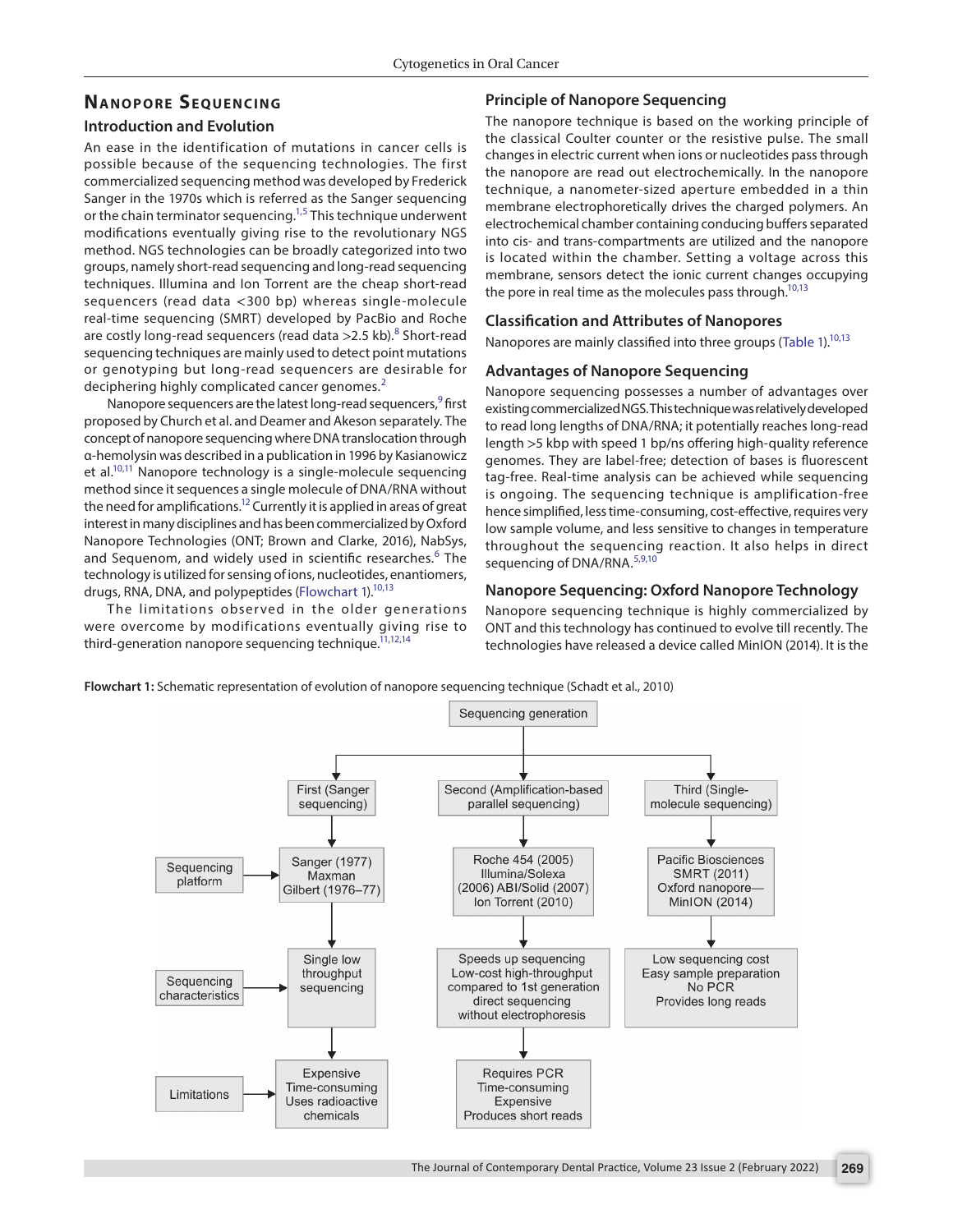<span id="page-2-0"></span>

|  |  | Table 1: Summarizes various nanopores with advantages and disadvantages, respectively |  |
|--|--|---------------------------------------------------------------------------------------|--|

| Types of nanopores                            | Substrates used                                                                                              | Advantages                                                                                                                                                      | <b>Disadvantages</b>                                                                                                      |
|-----------------------------------------------|--------------------------------------------------------------------------------------------------------------|-----------------------------------------------------------------------------------------------------------------------------------------------------------------|---------------------------------------------------------------------------------------------------------------------------|
| Biological nanopores                          | Planar lipid membranes                                                                                       | Extremely reproducible                                                                                                                                          | Mechanically fragile                                                                                                      |
| Common biological<br>pores studied            | Liposomes                                                                                                    | Harvested in cells in large<br>quantities at low cost                                                                                                           | Susceptible to extreme<br>solution conditions, such<br>as pH, temperatures, and<br>salt environments                      |
| a. a-Hemolysin                                |                                                                                                              |                                                                                                                                                                 |                                                                                                                           |
| b. MSPA (Mycobacterium smegmatis porin A)     | Polymer membranes                                                                                            | Industrial large-scale<br>production is possible                                                                                                                |                                                                                                                           |
| c. Bacterial virus Phi29 connector            |                                                                                                              |                                                                                                                                                                 |                                                                                                                           |
| Synthetic nanopores/<br>solid-state nanopores | Silicon based-silicon nitride<br>and silicon dioxide<br>Highly stable chemically,<br>thermally, mechanically | Substrates are durable                                                                                                                                          | Fabrication process is labor<br>intensive                                                                                 |
|                                               | Aluminum oxide                                                                                               | Reusable                                                                                                                                                        |                                                                                                                           |
|                                               | High dielectric constant<br>materials-titanium oxide,<br>hafnium oxide                                       | Integrated into nanodevices                                                                                                                                     |                                                                                                                           |
|                                               | Graphene sheets                                                                                              |                                                                                                                                                                 |                                                                                                                           |
| Hybrid nanopores                              | The concept was demonstrated<br>by inserting a-hemolysin<br>channel in solid-state<br>nanopores              | Fragile lipid bilayer of<br>a-hemolysin is circumvented<br>by placing it inside a<br>mechanically robust<br>solid-state nanopore creating<br>advantages of both | Leakage currents are<br>significant due to<br>deformation of biological<br>pore when it contacts with<br>solid-state pore |

size of USB flash drive and can be easily connected to laptop. Being economical, portable and easy operational on MinION instrument may prove to be a valuable tool for clinical testing. ONT also launched scaled-up GridION commercially in 2017 and PromethION bigger version of MinION which can hold 48 flow cells with 3,000 channels each. ONT launched real-time RNA sequencing and cDNA analysis in 2017. Flongle the adapter for MinION, GridION for rapid small tests was launched in 2019, mobile phone compatible SmidgION is also launched by ONT.<sup>[7,](#page-5-6)[15](#page-5-14)</sup>

In early 2020, ONT was put to use in the surveillance of coronavirus outbreak.[16,](#page-5-15)[17](#page-5-16) Researchers have also showcased nanopore sequencing has potential for adaptive sampling, can real time detect cancer genes or exomes in a whole-genome sample on the device. $18-20$  $18-20$  In India, genotypic technology is appointed as the first certified service provider for ONT and is employed in research studies.<sup>[21](#page-5-19)</sup>

# **ORAL CANCER**

Although the diagnostic approaches for oral cancer have improved over decades yet it ranks as the sixth most common cancer in the world.<sup>[22,](#page-6-0)[23](#page-6-1)</sup>

Distant and cervical lymph node metastasis causing poor prognosis and survival rate in oral cancer is a matter of major concern too.[24](#page-6-2) Most oral cancers are classified as squamous cell carcinoma (OSCC) based on the cell that proliferates predominantly. $1,23$  $1,23$ Tobacco, alcohol, and betel quid use are primarily associated with OSCC.<sup>23</sup> But a change in the trend where young patients with no associated habits are also observed in OSCC.<sup>25-[27](#page-6-4)</sup> Therefore, other factors like genetic, epigenetic alterations, oncogenic viruses, oro dental factors, dietary deficiency, and chronic candidiasis should also be considered in the etiopathogenesis.<sup>28</sup> Unveiling the aspects

of genetic, epigenetic, and oncogenic viruses in OSCC are essential in this review that helps us understand the better implementation of nanopore sequencing for patient benefit.

#### **Genetic and Epigenetic Alterations**

Evidence suggests that solid tumors are genetically unstable and several extensive studies have been performed to determine the genetic origin of solid tumor cells. Defects in the segregation of chromosomes, copy number alterations, loss of heterozygosity, telomere stabilities, regulation of cell-cycle checkpoints, and DNA damage repairs lead to genetic instability in tumor cells.<sup>[23](#page-6-1)</sup> Aberrant expression on *TP53, NOTCH1* (*Notch homolog 1* genes), EGFR (epidermal growth factor receptor), CDKN2A (cyclin-dependent kinase inhibitor 2a), STAT3 (signal transducer and activator of transcription 3), Cyclin D1, and retinoblastoma has been reported in OSCC development. Inheritable alterations are transferred to the cell clones by the genetically unstable precancerous keratinocytes. Various signaling pathways transform these normal oral keratinocytes into precancerous lesions, which further deteriorate into malignant tumors ([Table 2\)](#page-3-0).<sup>[29,](#page-6-6)[30](#page-6-7)</sup>

The cancer phenotype is driven by the epigenetic changes which are known to cooperate with genetic alterations in cancer cells. The most common epigenetic changes observed in cancer are the DNA methylation which includes 5-methylcytosine (5-mc), 5-hydroxymethylcytosine (5-hmc), and 6-methyladenine (6-mA). The other epigenetic modifications include the histone modifiers and readers, chromatin remodelers, microRNAs (miRNA), and other components of chromatin.<sup>[43,](#page-6-8)44</sup> These epigenetic alterations have also been reported in oral cancer.<sup>45,[46](#page-6-11)</sup> The first epigenetic alterations in cancer are the DNA methylation changes targeting tumor suppressor genes (TSG) and have been related to the early stages of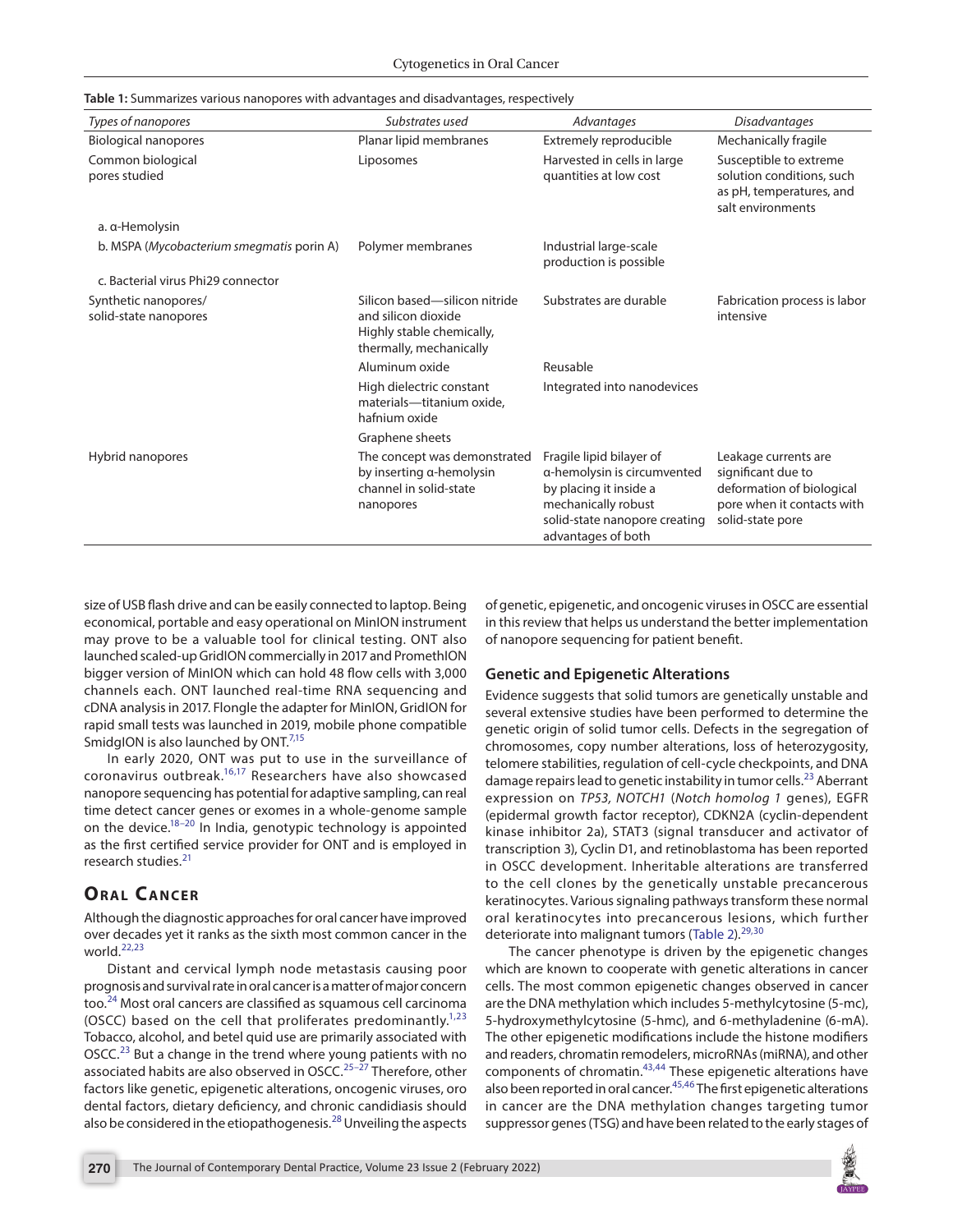| Genes              | Variant type                                                                           | Location of mutation                       | Regulatory function                                       | References          |       |                          |            |                |    |
|--------------------|----------------------------------------------------------------------------------------|--------------------------------------------|-----------------------------------------------------------|---------------------|-------|--------------------------|------------|----------------|----|
| <b>TP53</b>        | Missense (31,33-36,38-40,42)                                                           | DNA-binding<br>domain (33,34,36)           | Regulates cell                                            | $31,33 - 42$        |       |                          |            |                |    |
|                    | Nonsense (31,33,34,36,38-40,42)                                                        |                                            | cycle and apoptosis<br>tumor suppressor<br>(27, 29)       |                     |       |                          |            |                |    |
|                    | Deletion (34,36,38,40)                                                                 |                                            |                                                           |                     |       |                          |            |                |    |
|                    | Insertion (36,40)                                                                      |                                            |                                                           |                     |       |                          |            |                |    |
|                    | Splice-site mutation (34,36,38-40,42)                                                  |                                            |                                                           |                     |       |                          |            |                |    |
| NOTCH <sub>1</sub> | Missense (31,32,34,36,39,40)                                                           | <b>EGF-like repeats</b><br>$(31 - 34, 36)$ | Cell proliferation,<br>differentiation,<br>apoptosis (31) | 31,32,34,36,39,40   |       |                          |            |                |    |
|                    | Nonsense (31,40)                                                                       |                                            |                                                           |                     |       |                          |            |                |    |
|                    | Deletion (36)                                                                          |                                            |                                                           |                     |       |                          |            |                |    |
|                    | Insertion (34,36)                                                                      |                                            |                                                           |                     |       |                          |            |                |    |
|                    | Splice-site mutation (34,36)                                                           |                                            |                                                           |                     |       |                          |            |                |    |
| CDKN2A             | Missense (34,36,39,40)<br>Ankyrin repeats (36)                                         |                                            | p16 and p14 function                                      | 33, 34, 36, 38 - 42 |       |                          |            |                |    |
|                    | Nonsense (34,36,38,40,42)                                                              |                                            | as tumor suppressors                                      |                     |       |                          |            |                |    |
|                    | Deletion (38,40)                                                                       | (29, 36, 70)                               |                                                           |                     |       |                          |            |                |    |
|                    | Insertion (36,40)                                                                      |                                            |                                                           |                     |       |                          |            |                |    |
|                    | Splice-site mutation (34,36,40,42)                                                     |                                            |                                                           |                     |       |                          |            |                |    |
| PIK3CA             | Missense (34,38,40,42)                                                                 | Cell growth and<br>division (37)           | $33 - 35,37 - 42$                                         |                     |       |                          |            |                |    |
|                    | Nonsense (34,42)                                                                       |                                            |                                                           |                     |       |                          |            |                |    |
|                    | Splice-site mutation (40)                                                              |                                            |                                                           |                     |       |                          |            |                |    |
| <b>HRAS</b>        | Missense (38,40,42)                                                                    |                                            | Cell growth and<br>division (70)                          | 33, 35, 38 - 42     |       |                          |            |                |    |
| <b>PTEN</b>        | Missense (35)                                                                          |                                            | Tumor suppressor (45)                                     | 35,40               |       |                          |            |                |    |
|                    | Nonsense (40)                                                                          |                                            |                                                           |                     |       |                          |            |                |    |
|                    | Deletion (35)                                                                          |                                            |                                                           |                     |       |                          |            |                |    |
| <b>EGFR</b>        | Missense (36)<br>Furin-like repeats (36)<br>Deletion (38)<br>Splice-site mutation (36) |                                            | Regulates cell<br>proliferation (47,70)                   | 36,38               |       |                          |            |                |    |
|                    |                                                                                        |                                            |                                                           |                     | CASP8 | Missense (36)<br>Caspase |            | Regulates cell | 36 |
|                    |                                                                                        |                                            |                                                           |                     |       | Nonsense (36)            | homologues | apoptosis (36) |    |
| Deletion (36)      | domain (36)                                                                            |                                            |                                                           |                     |       |                          |            |                |    |
| RB1                | Missense (38,40)                                                                       |                                            | Tumor suppressor (45)                                     | 38,40               |       |                          |            |                |    |
|                    | Nonsense (40)                                                                          |                                            |                                                           |                     |       |                          |            |                |    |

<span id="page-3-0"></span>**Table 2:** Common gene mutations in OSCC and their roles in tumorigenesis

carcinogenesis. Methylation of several TSGs, more specifically P14<sup>ARF</sup> and P16<sup>INK44a</sup> epigenetic silencing has been observed in OSCC tissues and precancerous oral lesions[.47](#page-6-12) Elevated levels of oncogenic protein could be related to the overexpression of oncogenic miRNA or the loss of tumor-suppressor miRNA expression.<sup>[46,](#page-6-11)[48](#page-6-13),49</sup> All these changes contribute to initiation and progression of tumorigenesis in oral cancer.<sup>48</sup> In this context, nanopore sequencing can be well tested to evaluate the mutational status of genes, epigenetic modifications, transcriptomes, etc., which helps us to acquire more biological information about the tumor.

### **Oncogenic Viruses**

Oncogenic capability of certain types of human papillomaviruses (HPV), Epstein-Barr virus (EBV), and human herpes simplex virus (HSV) have been reported in cancers.<sup>50</sup> Syrjanen et al. (1983) first proposed the involvement of HPV in oral cancers.<sup>[51,](#page-6-16)[52](#page-6-17)</sup> E6 and E7 are the two important viral oncoproteins of HPV. The function of p53 is interfered by E6 and E7 inactivates the function of the retinoblastoma protein (pRb), leading to cellular proliferation by promoting inhibition of apoptosis and dysregulation of the cell cycle, respectively.<sup>[3](#page-5-2),[52](#page-6-17)</sup> Association of subtype of HPV 16 and HPV 18 with oral cancers was declared by the International Agency of Research of Cancer (IARC) in 2012.<sup>[51,](#page-6-16)53</sup> It is also observed that HPV-related oral cancers differ from HPV-negative cancers in their clinical response and overall survival rates.<sup>53</sup> The seropositivity to Herpes simplex virus HSV-1 and HSV-2 may modify the risk associated with exposure to tobacco, alcohol, or HPV in OSCC patients.[50](#page-6-15) Other less commonly associated viruses in OSCC are EBV and hepatitis C virus (HCV). Keisuke et al. concluded from their studies that EBV virus infection of oral squamous epithelium may be carcinogenic or the virus may merely exist in epithelial cells of squamous cell carcinoma, carcinoma *in situ,* and leukoplakia. Different grades of OSCC and EBV DNA positivity showed a positive correlation in a study done by González-Moles et al. Nagao et al. suggested that high prevalence of anti-HCV antibodies in patients with oral lichen planus, which is histologically a disease of squamous cells, may further lead to the development of OSCC.<sup>[51](#page-6-16)</sup> Analysis of HPV or other viruses through nanopore sequencing can potentially be utilized as a diagnostic tool or in research areas in OSCC.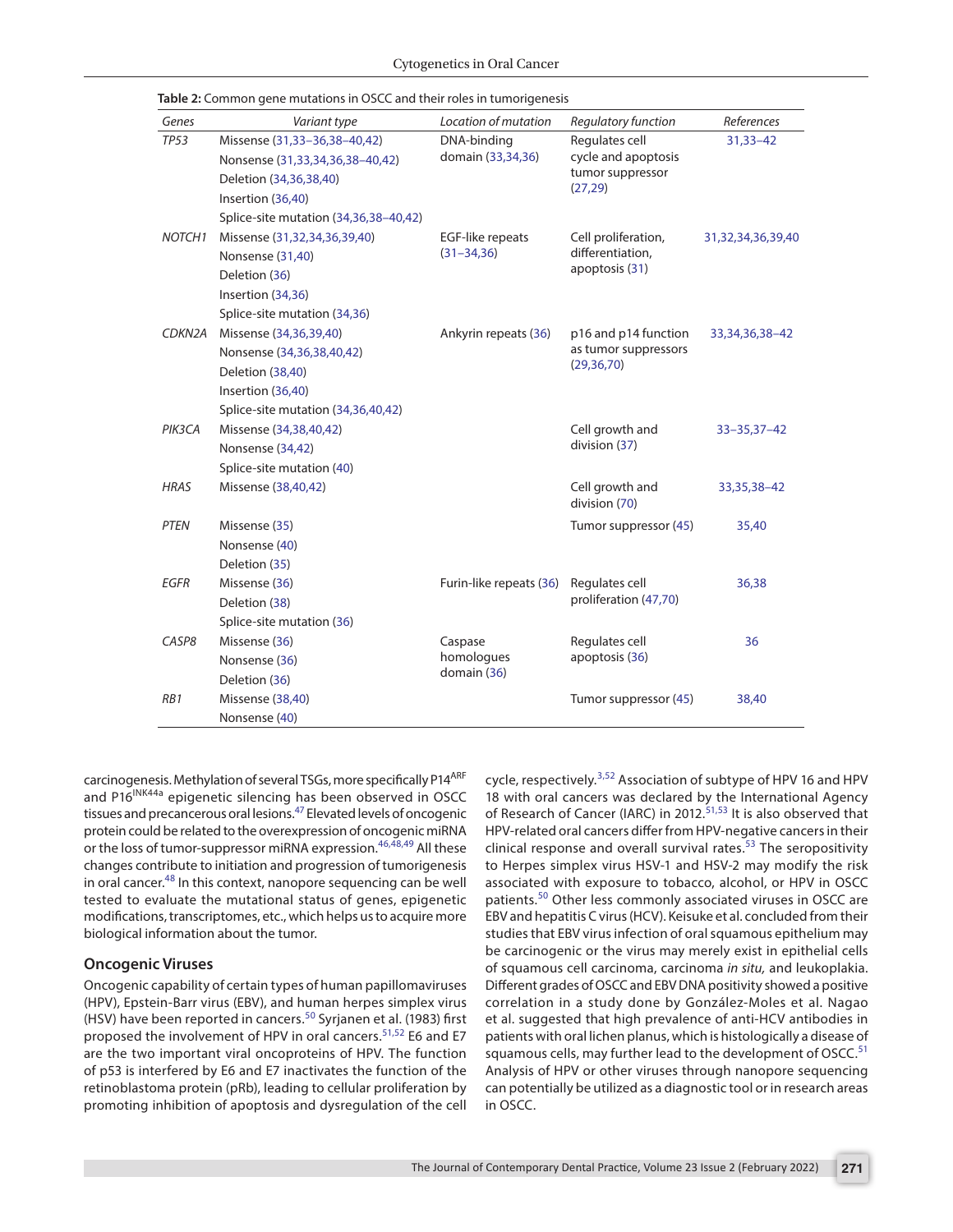### **Nanopore Sequencing in OSCC**

Nanopore sequencing is an era of genomic research and personalized treatment, and it has the potential to determine both. Nanopore sequencing technique detects alterations at genomic level that includes genome sequencing (de novo genome sequencing, resequencing of genomes, metagenome sequencing), <sup>[54–](#page-6-30)[57](#page-6-31)</sup> RNA sequencing (direct RNA sequencing, cDNA, metatranscriptome sequencing),[58](#page-6-32)–[60](#page-6-33) epigenetic sequencing (5mc, 5hmc), $61$  amplicon sequencing/targeted sequencing (full length 16s microbiome profiling, Ampli-Seq).<sup>[62](#page-7-1),[63](#page-7-2)</sup> Genomic changes are a fundamental step for understanding exome genome dysfunction in cancer.<sup>[64](#page-7-3)</sup> Hence in the future, mechanisms at the molecular level will play an important role in classifying cancer than merely based on symptoms. Molecular alterations found within the tumor can help in treatment modality hence in-depth characterization of individual tumors is of potential benefit to patients.[65](#page-7-4) As discussed earlier, genetic, epigenetic, and oncogenic viruses are involved in OSCC but there are many areas that remain ambiguous and demand advanced research for instance-genetic alterations from distinct ethnic and geographic areas, other genes as potential diagnostic biomarkers, complete coding regions of genes that are more frequently mutated in OSCC. In the context of genetic-based risk assessment to predict prognosis and better guide treatment,[32](#page-6-26),[33,](#page-6-20)[38](#page-6-22) methylations of genes and its role in pathogenesis of OSCC<sup>66,67</sup>mutations in miRNA and the alterations in OSCC,<sup>46</sup> the association of HPV with oral cancer is an incidental finding or a sole etiologic factor, further research related to prognosis, research on the role of HPV vaccine as prophylaxis,<sup>[52](#page-6-17)</sup> and many more. The aim should be to improve the technology not only to the experimental setting but also toward its use in routine clinical practice to diagnose and determine the treatment and prognosis of oral cancer patients. One of the characteristics of MinION is its convenience for use, including its portability, simplicity, cost-effectivity, and easy settings for the library preparation and sequencing.[68](#page-7-7) This device can be well utilized for the procedures to identify driver genes in each OSCC patient for personalized medicine.

### **Translational Nanopore Sequencing Research in OSCC**

Targeting and disrupting the cellular deregulations using targeted drugs in cancer can be facilitated by advances in translational research. It can help in therapeutic drug development and improve the safety and efficacy of the drug. Important clues revealing the treatment modalities for normal responders can be improved which prove to be biologically significant.<sup>[69](#page-7-8)</sup> Targeted molecular therapies include small molecule drugs or monoclonal antibodies and gene therapy. In comparison with present modalities like surgery, chemotherapy, and radiotherapy, targeted molecular therapy possesses minimal side effects.<sup>7</sup> Chemotherapeutic agents paclitaxel, cisplastin, doxorubicin, docetaxel, methotrexate, fluoropyrimidine 5-fluorouracil are widely used in the treatment of  $OSCC<sup>71</sup>$  $OSCC<sup>71</sup>$  $OSCC<sup>71</sup>$  Chemoresistance to cisplastin or cancer cell resistance to conventional therapies is observed in OSCC, which is one of the major causes of tumor recurrence and metastasis.[71,](#page-7-9)[72](#page-7-10) In such cases, targeted cancer therapies personalized to the patient like EGFR inhibitors (Lapatinib, cetuximab, panitumumab, zalutumumab, and nimotuzumab), EGFR tyrosine kinase inhibitors (gefitinib, erlotinib, afatinib, and dacomitinib), or gene therapy by replacing mutated p53gene with wild type p53 or p16, immunotherapy, etc. would be beneficient. $70,71$  $70,71$  $70,71$ 

Today, advancements in nanopore sequencing can prove to be an attractive platform for comprehensive analysis of cancer cells. Nanopore sequencing is used in various cancer studies like lung cancer,<sup>[68](#page-7-7)</sup> brain tumors,<sup>73</sup> cervical cancers,<sup>74</sup> leukemias,<sup>75</sup> and detection of infectious pathogens.<sup>[7](#page-5-6),[60](#page-6-33)</sup> The results obtained through these studies revealed that nanopore sequencing could detect diverse patterns of major driver genes including point mutations, fusions, epigenetic modifications, single nucleotide variants, HPV infections, and microbiomes effectively.<sup>[74](#page-7-12),75</sup> Researchers were able to gain unprecedented access to the human cancer genome through nanopore sequencing. Hence, simple methods of MinION sequencing would be beneficiary to small/mid-scale research centers and hospitals to conduct research studies and promote suitable therapeutics.<sup>[68](#page-7-7)</sup> Considering oral cancer is accessible and can be easily detectable; why not this simple technique be implemented in research as well as hospital settings for assessing the risk associated with genetic instability in OSCC patients and drive them to the molecular targeted therapy?

There are only few published papers using nanopore platform in oral cancer. Research studies using MinION, a nanopore sequencer was done to sequence the mitochondrial genomes of OSCC cell lines namely H103, SAS, and the tumor spheres against the chemotherapeutic agent cisplatin by Aminuddin et al. Comparing the results obtained by MinION with Sanger sequencing, they found that 95.7% of the variants were precise.<sup>76</sup> In a pilot study conducted by Wongsurawat et al. whole shotgun metagenome sequencing of fecal samples obtained from 10 head and neck cancer patients (study included 5 oral cancer patients) was performed using ONT. A comparison of results was done with those obtained using Illumina Technology (IT). Higher sequencing depth was achieved by IT whereas ONT produced longer mean read length (longest >30 kb on average). In conclusion, they found ONT may be used for taxonomic profile filing of gut microbiome clinically which could serve as a useful tool for rapid screening of microbiota.<sup>[77](#page-7-15)</sup> CyclomicsSeq, which is based on Oxford Nanopore sequencing was used by Marcozzi et al. to detect levels of circulating tumor DNA (ctDNA) in liquid biopsies of head and neck cancer patients. They demonstrated that CyclomicsSeq can be applied to any genomic locus. TP53-specific CyclomicsSeq assay helped in achieving accurate diagnosis in their study. Implementation in point-of-care clinical workflows and monitoring tumor burden during treatment for head and neck cancer patients were achieved through this assay.<sup>[78](#page-7-16)</sup>

### **Limitations and Future Perspectives**

Compared to short-read sequencers nanopore sequencer produces lower read accuracy and a high error rate (approximately 10–15%) with their 9.4 and earlier-version flow cells. This is the major drawback of nanopore sequencers. Nanopore reads are not considered optimal for single nucleotide variation (SNV) detection since insertions and deletions are included in the errors and they do not have the possibility of sequencing the same strand multiple times.<sup>[7](#page-5-6)[,9,](#page-5-8)15</sup> Pore chemistry and the base-calling algorithm (Patel et al., 2018) play a crucial role in improving the accuracy of nanopore sequencers. Data analysis can be achieved precisely if users have bioinformatics expertizations that aid in improving base-calling accuracy.<sup>79</sup> Optimization of existing bioinformatics tools and development of many more devices are actively performed by ONT to overcome aforementioned limitation. Some of the recent advances in ONT are LamPORE COVID-19 to detect SARS-CoV2,<sup>[80](#page-7-18),[81](#page-7-19)</sup> improvements in PromethION enabling 10 terrabase sequencing record with modal single read accuracy

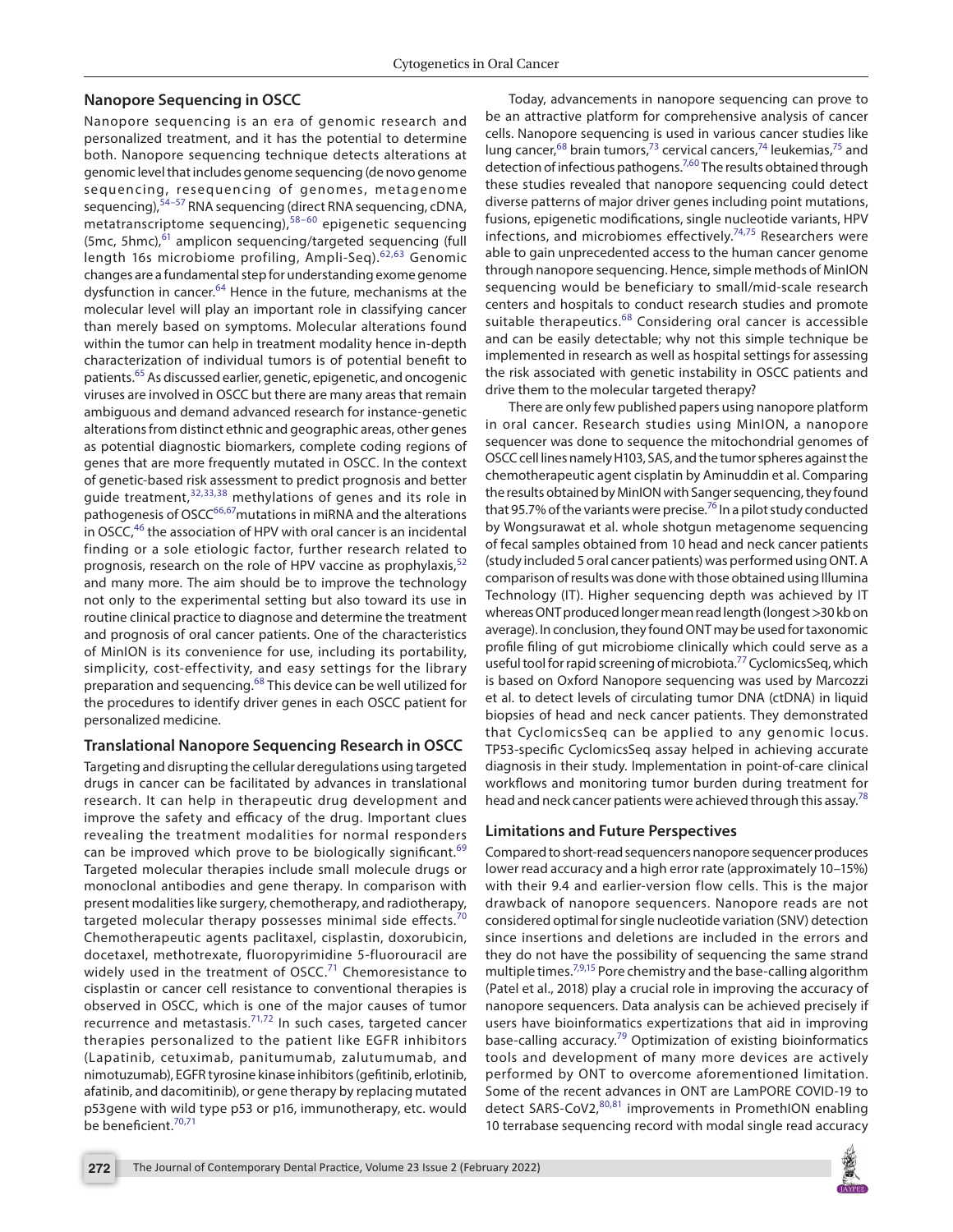|                  | Base callers | Assembler     | Variant calling and phasing | <b>Aligners</b> | Others        |
|------------------|--------------|---------------|-----------------------------|-----------------|---------------|
| <b>Softwares</b> | Albacore     | ABruijn       | Clair                       | <b>BWA</b>      | DeepMod       |
|                  | Basec        | Canu          | HapCUT2                     | GraphMap        | EPI2ME        |
|                  | RAWller      | Cobbler       | <b>IDP-ASE</b>              | Kart            | <b>FLAIR</b>  |
|                  | Chiron       | Flye          | Medaka                      | LAMSA           | Flappie       |
|                  | DeepNano     | <b>HINGE</b>  | NanoPipe                    | LAST            | Mandalorion   |
|                  | Fast OC      | <b>LINKS</b>  | Nanopolish                  | Minimap2        | MetaG         |
|                  | Flappie      | <b>MECAT</b>  | PBHoney                     | Minialign       | NanoDJ        |
|                  | Guppy        | Miniasm       | Sniffles                    | <b>NGMLR</b>    | <b>RUBRIC</b> |
|                  | Metrichor    | Racon         | WhatsHap                    | MarginAlign     | Tandem-       |
|                  | Nanocall     | <b>RAILS</b>  |                             |                 | genotypes     |
|                  | Scrappie     | SMART denovo  |                             |                 |               |
|                  |              | <b>SPAdes</b> |                             |                 |               |
|                  |              | wtdbg2        |                             |                 |               |
|                  |              |               |                             |                 |               |

<span id="page-5-20"></span>

of 99.1%, Bonito CRF new analysis algorithm, which increases accuracy of single read base calling, expertise to automate library preparation to enable users to run high number of samples, $\frac{3}{2}$ Cas9-based protocol for enrichment of specific genomic regions to perform targeted sequencing.<sup>75,[83](#page-7-21)</sup> Advancements in technology and diagnostic approaches of nanopore sequencing can be adopted as a viable option in the near future for clinical research in the field of oral oncology ([Table 3](#page-5-20)).

## **CONCLUSION**

Although many platforms for NGS exist, the development of simple and cost-effective procedure to identify driver genes in oral cancer is needed. Nanopore sequencing serves as a promising platform in understanding the omic mechanisms in cancers. However, only a few studies have discovered the research application of novel nanopore sequencing in oral oncology. As improvements continue to be made toward higher accuracy and robust performance, the next goal is to expand this approach not only to the research phase but also in the clinical setting to diagnose and promote personalized medicine in each OSCC patient.

### **Re f e r e n c e s**

- <span id="page-5-0"></span>1. Kim S, Lee JW, Park YS. The application of next-generation sequencing to define factors related to oral cancer and discover novel biomarkers. Life (Basel) 2020;10(10):228. DOI: 10.3390/life10100228.
- <span id="page-5-1"></span>2. Sakamoto Y, Sereewattanawoot S, Suzuki A. A new era of long-read sequencing for cancer genomics. J Hum Genet 2020;65:3–10. DOI: 10.1038/s10038-019-0658-5.
- <span id="page-5-2"></span>3. Rizzo G, Black M, Mymryk JS, et al. Defining the genomic landscape of head and neck cancers through next-generation sequencing. Oral Dis 2015;21(1):e11–e24. DOI: 10.1111/odi.12246.
- <span id="page-5-3"></span>4. Xiao T, Zhou W. The third generation sequencing: the advanced approach to genetic diseases. Transl Pediatr 2020;9(2):163–173. DOI: 10.21037/tp.2020.03.06.
- <span id="page-5-4"></span>5. Liu L, Li Y, Li S, et al. Comparison of next-generation sequencing systems. Biomed Res Int 2012;2012:251364. DOI: 10.1155/2012/251364.
- <span id="page-5-5"></span>6. Sun X, Song L, Yang W, et al. Nanopore Sequencing and its clinical applications. Methods Mol Biol 2020;2204:13–32. DOI: 10.1007/978- 1-0716-0904-0\_2.
- <span id="page-5-6"></span>7. Petersen LM, Martin IW, Moschetti WE, et al. Third-generation sequencing in the clinical laboratory: exploring the advantages

and challenges of nanopore sequencing. J Clin Microbiol 2020;58(1):e01315–e01319. DOI: 10.1128/JCM.01315-19.

- <span id="page-5-7"></span>8. Kamps R, Brandao RD, Van Den Bosch BJ, et al. Next-generation sequencing in oncology: genetic diagnosis, risk prediction and cancer classification. Int J Mol Sci 2017;18(2):308. DOI: 10.3390/ijms18020308.
- <span id="page-5-8"></span>9. Kono N, Arakawa K. Nanopore sequencing: review of potential applications in functional genomics. Dev Growth Differ 2019;61(5):316–326. DOI: 10.1111/dgd.12608.
- <span id="page-5-9"></span>10. Feng Y, Zhang Y, Ying C, et al. Nanopore-based fourth-generation DNA sequencing technology. Genomics Proteomics Bioinformatics 2015;13(1):4–16. DOI: 10.1016/j.gpb.2015.01.009.
- <span id="page-5-10"></span>11. Wang Y, Yang Q, Wang Z. The evolution of nanopore sequencing. Front Genet 2014;5:449. DOI: 10.3389/fgene.2014.00449.
- <span id="page-5-11"></span>12. Kchouk M, Gibrat JF, Elloumi M. Generations of sequencing technologies: from first to next generation. Biol Med (Aligarh) 2017;9(3):395. DOI: 10.4172/0974-8369.1000395.
- <span id="page-5-12"></span>13. Haque F, Li J, Wu HC, et al. Solid-state and biological nanopore for real-time sensing of single chemical and sequencing of DNA. Nano Today 2013;8(1):56–74. DOI: 10.1016/j.nantod.2012.12.008.
- <span id="page-5-13"></span>14. Heather JM, Chain B. The sequence of sequencers: the history of sequencing DNA. Genomics 2016;107(1):1–8. DOI: 10.1016/ j.ygeno.2015.11.003
- <span id="page-5-14"></span>15. Van Dijk EL, Jaszczyszyn Y, Naquin D, et al. The third revolution in sequencing technology. Trends Genet 2018;34(9):666–681. DOI: 10.1016/j.tig.2018.05.008.
- <span id="page-5-15"></span>16. Li J, Wang H, Mao L, et al. Rapid genomic characterization of SARS-CoV-2 viruses from clinical specimens using nanopore sequencing. Sci Rep 2020;10(1):17492. DOI: 10.1038/s41598-020- 74656-y.
- <span id="page-5-16"></span>17. Bull RA, Adikari TN, Ferguson JM, et al. Analytical validity of nanopore sequencing for rapid SARS-CoV-2 genome analysis. Nat Commun 2020;11(1):6272. DOI: 10.1038/s41467-020-20075-6.
- <span id="page-5-17"></span>18. Oxford Nanopore Technologies. Two new papers further demonstrate the role adaptive sampling could play in understanding genetic diseases. 2020. Available from: https://www.nanoporetech.com.
- 19. Kovaka S, Fan Y, Ni B, et al. Targeted nanopore sequencing by real-time mapping of raw electrical signal with UNCALLED. Nat Biotechnol 2021;39(4):431. PMID: 33257863.
- <span id="page-5-18"></span>20. Payne A, Holmes N, Clarke T, et al. Readfish enables targeted nanopore sequencing of gigabase-sized genomes. Nat Biotechnol 2021;39(4):442–450. PMID:33257864
- <span id="page-5-19"></span>21. Dutta UR, Rao SN, Pidugu VK, et al. Breakpoint mapping of a novel de novo translocation t(X;20) (q11.1;p13) by positional cloning and long read sequencing. Genomics 2019;111(5):1108–1114. DOI: 10.1016/ j.ygeno.2018.07.005.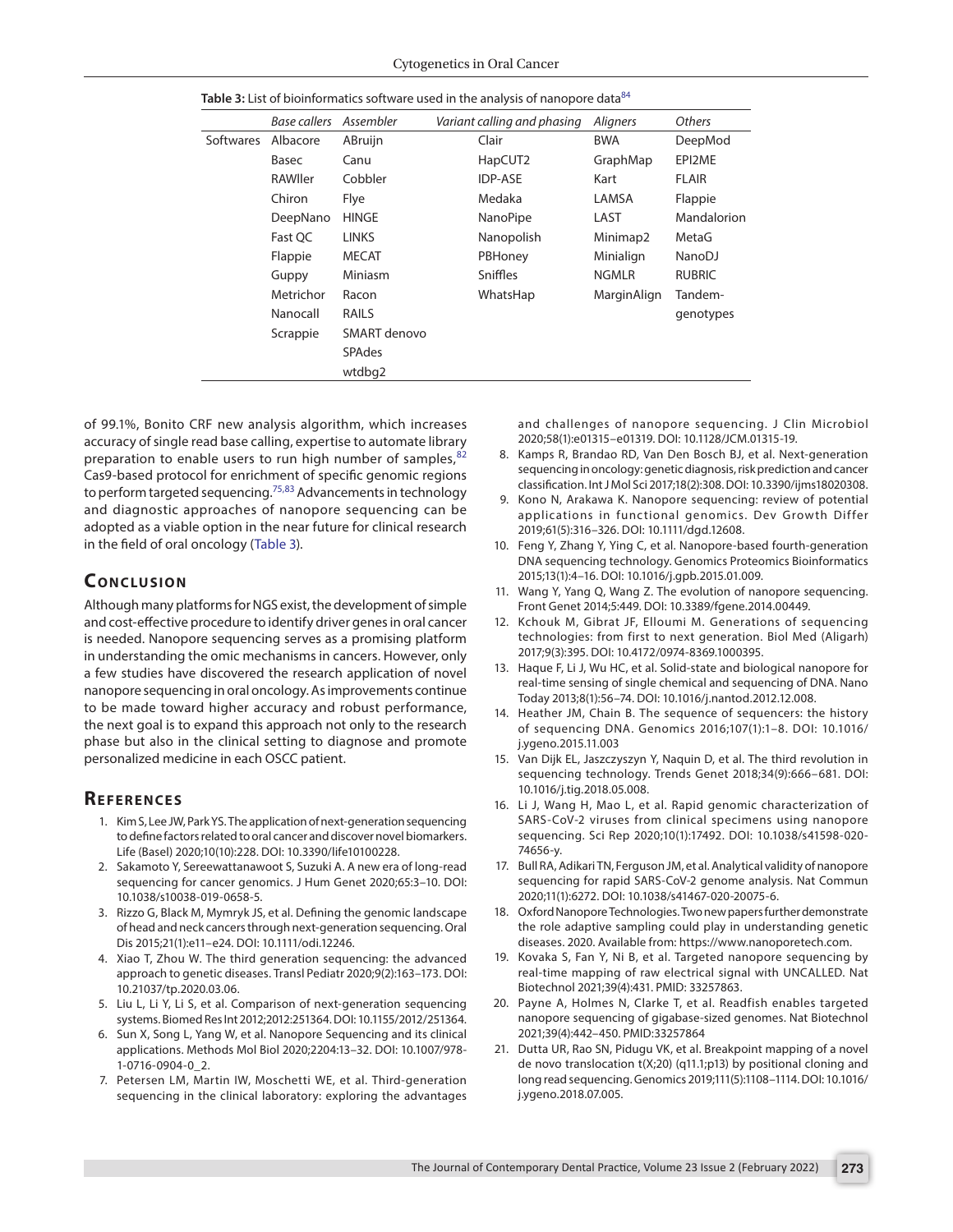- <span id="page-6-0"></span>22. Salahshourifar I, Chong VKV, Kallarakkal TG, et al. Genomic DNA copy number alterations from precursor oral lesions to oral squamous cell carcinoma. Oral Oncol 2014;50(5):404–412. DOI: 10.1016/ j.oraloncology.2014.02.005.
- <span id="page-6-1"></span>23. Ali J, Sabiha B, Jan HU, et al. Genetic etiology of oral cancer. Oral Oncol 2017;70:23–28. DOI: 10.1016/j.oraloncology.2017.05.004.
- <span id="page-6-2"></span>24. Noguti J, De Moura CFG, De Jesus GPP, et al. Metastasis from oral cancer: an overview. Cancer Genomics Proteomics 2012;9(5):329–335. PMID: 22990112.
- <span id="page-6-3"></span>25. Muller S, Pan Y, Li R, et al. Changing trends in oral squamous cell carcinoma with particular reference to young patients: 1971–2006. The Emory University experience. Head Neck Pathol 2008;2(2):60–66. DOI: 10.1007/s12105-008-0054-5.
- 26. Patel SC, Carpenter WR, Tyree S, et al. Increasing incidence of oral tongue squamous cell carcinoma in young white women, age 18 to 44 years. J Clin Oncol 2011;29(11):1488–1494. DOI: 10.1200/ JCO.2010.31.7883.
- <span id="page-6-4"></span>27. Faden DL, Arron ST, Heaton CM, et al. Targeted next-generation sequencing of TP53 in oral tongue carcinoma from nonsmokers. J Otolaryngol Head Neck Surg 2016;45(1):47. DOI: 10.1186/s40463- 016-0160-4.
- <span id="page-6-5"></span>28. Kumar M, Nanavati R, Modi TG, et al. Oral cancer: etiology and risk factors: a review. J Cancer Res Therapeut 2016;12(2):458–463. DOI: 10.4103/0973-1482.186696.
- <span id="page-6-6"></span>29. Pickering CR, Zhang J, Yoo SK, et al. Integrative genomic characterization of oral squamous cell carcinoma identifies frequent somatic drivers. Cancer Discov 2013;3(7):770–781. DOI: 10.1158/2159- 8290.CD-12-0537.
- <span id="page-6-7"></span>30. Zhang L, Meng X, Zhu XW, et al. Long non-coding RNAs in oral squamous cell carcinoma: biologic function, mechanisms and clinical implications. Mol Cancer 2019;18(1):102. DOI: 10.1186/s12943-019- 1021-3.
- <span id="page-6-19"></span>31. Song X, Xia R, Li J, et al. Common and complex Notch1 mutations in Chinese oral squamous cell carcinoma. Clin Cancer Res 2014;20(3):701–710. DOI: 10.1158/1078-0432.CCR-13-1050.
- <span id="page-6-26"></span>32. Izumchenko E, Sun K, Jones S, et al. Notch1 mutations are drivers of oral tumorigenesis. Cancer Prev Res 2014;8(4):277–286. DOI: 10.1158/1940-6207.CAPR-14-0257.
- <span id="page-6-20"></span>33. Nakagaki T, Tamura M, Kobashi K, et al. Targeted next-generation sequencing of 50 cancer-related genes in Japanese patients with oral squamous cell carcinoma. Tumor Biol 2018;4(9):1010428318800180. DOI: 10.1177/1010428318800180.
- <span id="page-6-25"></span>34. Nakagaki T, Tamura M, Kobashi K, et al. Profiling cancer-related gene mutations in oral squamous cell carcinoma from Japanese patients by targeted amplicon sequencing. Oncotarget 2017;8(35):59113–59122. DOI: 10.18632/oncotarget.19262.
- <span id="page-6-29"></span>35. Jayaprakash C, Varghese VK, Jayaram P, et al. Relevance and actionable mutational spectrum in oral squamous cell carcinoma. J Oral Pathol Med 2020;49(5):427–434. DOI: 10.1111/ jop.12985.
- <span id="page-6-21"></span>36. Ma J, Fu Y, Tu YY, et al. Mutation allele frequency threshold does not affect prognostic analysis using next generation sequencing in oral squamous cell carcinoma. BMC Cancer 2018;18(1):758. DOI: 10.1186/ s12885-018-4481-8.
- <span id="page-6-28"></span>37. Er TK, Wang YY, Chen CC, et al. Molecular characterization of oral squamous cell carcinoma using targeted next-generation sequencing. Oral Dis 2015;21(7):872–878. DOI: 10.1111/odi.12357.
- <span id="page-6-22"></span>38. Batta N, Pandey M. Mutational spectrum of tobacco associated oral squamous carcinoma and its therapeutic significance. World J Surg Oncol 2019;17(1):198. DOI: 10.1186/s12957-019-1741-2.
- <span id="page-6-27"></span>39. Chen TW, Lee CC, Liu H, et al. APOBEC3A is an oral cancer prognostic biomarker in Taiwanese carriers of an APOBEC deletion polymorphism. Nat. Commun 2017;8(1):465. DOI: 10.1038/s41467- 017-00493-9.
- <span id="page-6-23"></span>40. Oikawa Y, Morita KI, Kayamori K, et al. Receptor tyrosine kinase amplification is predictive of distant metastasis in patients with oral squamous cell carcinoma. Cancer Sci 2017;108(2):256–266. DOI: 10.1111/cas.13126.
- 41. van Ginkel JH, de Leng WWJ, de Bree R, et al. Targeted sequencing reveals TP53 as a potential diagnostic biomarker in the post-treatment surveillance of head and neck cancer. Oncotarget 2016;7(38)61575–61586. DOI: 10.18632/oncotarget.11196.
- <span id="page-6-24"></span>42. Chen SJ, Liu H, Liao CT, et al. Ultra-deep targeted sequencing of advanced oral squamous cell carcinoma identifies a mutation-based prognostic gene signature. Oncotarget 2015;6(20):18066–18080. DOI: 10.18632/oncotarget.3768.
- <span id="page-6-8"></span>43. Baylin SB, Jones PA. Epigenetic determinants of cancer. Cold Spring Harb Perspect Biol 2016;8(9):a019505. DOI: 10.1101/cshperspect. a019505.
- <span id="page-6-9"></span>44. Michael C Schatz. Nanopore sequencing meets epigenetics. Nat Methods 2017;14(4):347–348. DOI: 10.1038/nmeth.4240.
- <span id="page-6-10"></span>45. Mascolo M, Siano M, Ilardi G, et al. Epigenetic disregulation in oral cancer. Int J Mol Sci 2012;13(2):2331–2353. DOI: 10.3390/ijms13022331.
- <span id="page-6-11"></span>46. Gomes CC, Gomez RS. MicroRNA and oral cancer: future perspectives. Oral Oncol 2008;44(10):910–914. DOI: 10.1016/ j.oraloncology.2008.01.002.
- <span id="page-6-12"></span>47. Eljabo N, Nikolic N, Carkic J, et al. Genetic and epigenetic alterations in the tumour, tumour margins, and normal buccal mucosa of patients with oral cancer. Int J Oral Maxillofac Surg 2018;47(8):976–982. DOI: 10.1016/j.ijom.2018.01.020.
- <span id="page-6-13"></span>48. Wang H, Peng R, Wang J, et al. Circulating microRNAs as potential cancer biomarkers: the advantage and disadvantage. Clin Epigenetics 2018;10:59. DOI: 10.1186/s13148-018-0492-1.
- <span id="page-6-14"></span>49. Yan Y, Wang X, Veno MT, et al. Circulating miRNAs as biomarkers for oral squamous cell carcinoma recurrence in operated patients. Oncotarget 2017;8(5):8206–8214. DOI: 10.18632/oncotarget.14143.
- <span id="page-6-15"></span>50. Hillbertz NS, Hirsch JM, Jalouli J, et al. Viral and molecular aspects of oral cancer. Anticancer Res 2012;32(10):4201–4212. PMID: 23060540.
- <span id="page-6-16"></span>51. Metgud R, Astekar M, Verma M, et al. Role of viruses in oral squamous cell carcinoma. Oncol Rev 2012;6(2):e21. DOI: 10.4081/oncol.2012.e21.
- <span id="page-6-17"></span>52. Chaitanya NC, Allam NS, Gandhi Babu DB, et al. Systematic metaanalysis on association of human papilloma virus and oral cancer. J Cancer Res Ther 2016;12(2):969–974. DOI: 10.4103/0973-1482.179098.
- <span id="page-6-18"></span>53. Kim SM. Human papilloma virus in oral cancer. J Korean Assoc Oral Maxillofac Surg 2016;42(6):327–336. DOI: 10.5125/ jkaoms.2016.42.6.327.
- <span id="page-6-30"></span>54. Loman NJ, Quick J, Simpson JT. A complete bacterial genome assembled de novo using only nanopore sequencing data. Nat Methods 2015;12(8):733–735. DOI: 10.1038/nmeth.3444.
- 55. Magi A, Giusti B, Tattini L. Characterization of MinION nanopore data for resequencing analyses. Briefings Bioinform 2017;18(6):940–953. DOI: 10.1093/bib/bbw077.
- 56. Brown BL, Watson M, Minot SS, et al. MinIONTM nanopore sequencing of environmental metagenomes: a synthetic approach. GigaScience 2017;6(3):1–10. DOI: 10.1093/gigascience/gix007.
- <span id="page-6-31"></span>57. Greninger AL, Naccache SN, Federman S, et al. Rapid metagenomic identification of viral pathogens in clinical samples by real-time nanopore sequencing analysis. Genome Med 2015;7:99. DOI: 10.1186/ s13073-015-0220-9.
- <span id="page-6-32"></span>58. Depledge DP, Srinivas KP, Sadaoka T, et al. Direct RNA sequencing on nanopore arrays redefines the transcriptional complexity of a viral pathogen. Nature Commun 2019;10(1):754. DOI: 10.1038/s41467-019- 08734-9.
- 59. Yang M, Cousineau A, Liu X, et al. Direct metatranscriptome RNA-seq and multiplex RT-PCR amplicon sequencing on nanopore MinION– promising strategies for multiplex identification of viable pathogens in food. Front Microbiol 2020;11:514. DOI: 10.3389/fmicb.2020.00514.
- <span id="page-6-33"></span>60. Kilianski A, Roth PA, Liem AT, et al. Use of unamplified RNA/cDNA– hybrid nanopore sequencing for rapid detection and characterization of rna viruses. Emerg Infect Dis 2016;22(8):1448–1451. DOI: 10.3201/ eid2208.160270.
- <span id="page-6-34"></span>61. Laszloa AH, Derringtona IM, Brinkerhoffa H, et al. Detection and mapping of 5-methylcytosine and 5-hydroxymethylcytosine with nanopore MspA. Proc Natl Acad Sci USA 2013;110(47):18904–18909. DOI: 10.1073/pnas.1310240110.